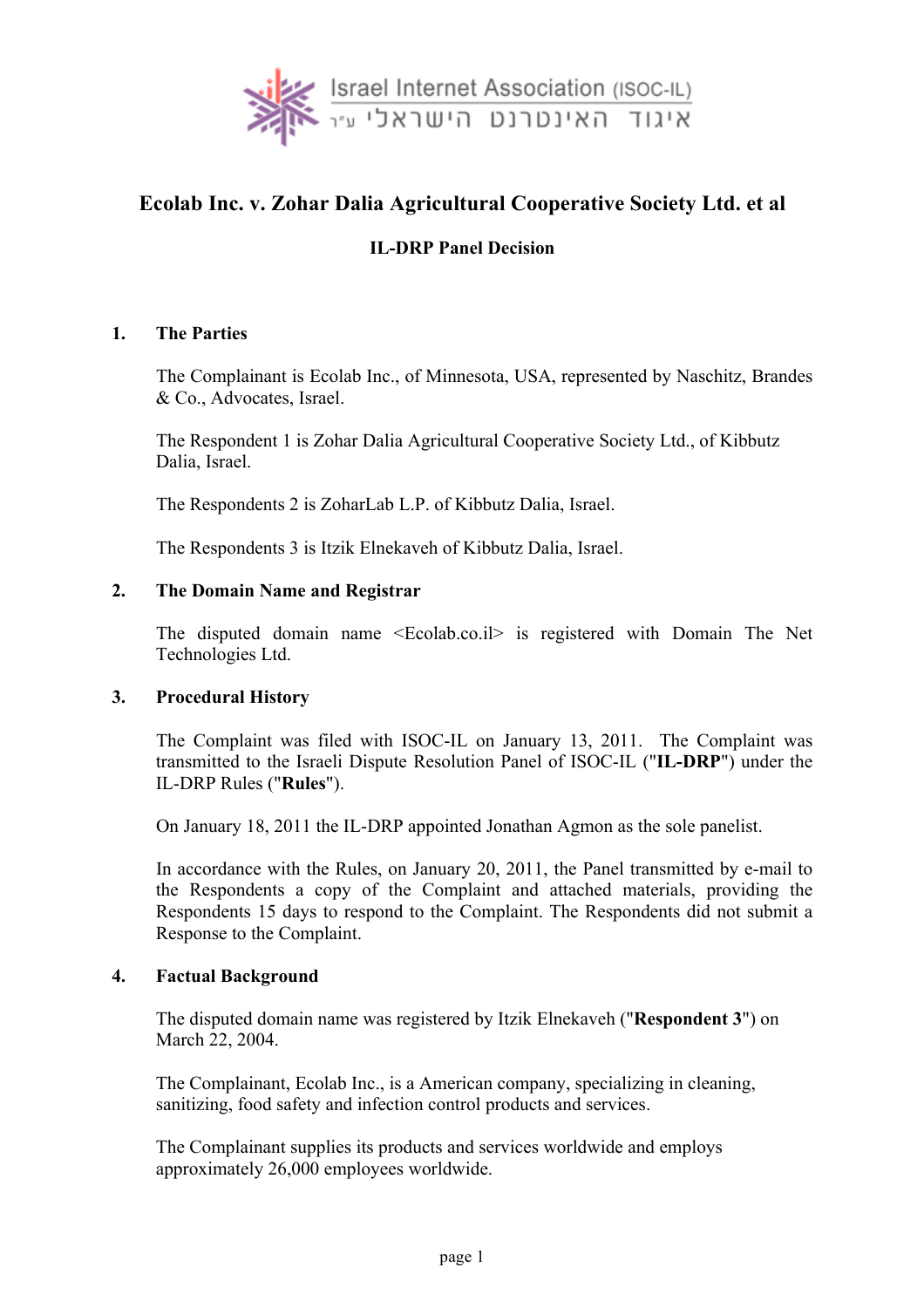The Complainant is the owner of numerous trademark registrations for the mark ECOLAB worldwide. For example: International trademark registration No. 1005780, with the registration date of April 6, 2009 designated to the European Union; United States trademark registration No. 73640857 –ECOLAB, with the registration date of July 26, 1988, and United States trademark registration No. 73629637 – ECOLAB, with the registration date of February 21, 1989.

The Complainant is also the owner of Israeli trademark registration No. 64883 – ECOLAB, with the Registration date of May 31, 1991, Israeli trademark registration No. 64884 – ECOLAB, with the Registration date of May 5, 1991, Israeli trademark registration No. 64885 – ECOLAB, with the Registration date of March 21, 1991, and Israeli trademark registration No. 64886 – ECOLAB, with the Registration date of March 21, 1991.

In addition, the Complainant owns a number of domain names bearing the mark ECOLAB. For example:  $\le$ ecolab.com > and  $\le$ ecolab.co.uk >.

The Respondent 1, Zohar Dalia Agricultural Cooperative Society Ltd. ("**Respondent 1**"), of Kibbutz Dalia, Israel, is a company which business consists of manufacturing, supplying, and developing detergent intermediates and cleaning products.

The Respondent 2, ZoharLab L.P. is an Israeli limited partnership formed by the Complainant and the Respondent 1, for the purpose of marketing the Complainant's products in Israel.

The Respondent 3, Itzik Elnekaveh, a member of Kibbutz Dalia, registered the disputed domain name and is currently the registered owner of the disputed domain name.

On February 2010 the Complainant and the Respondent 1 signed an agreement ("**Purchase Agreement**"), according to which the Complainant's interest in the Respondent 2 will be sold to the Respondent 1.

Following the Purchase Agreement, the disputed domain name resolved to a webpage that redirected users to the Respondent 1's website.

The Complainant's attorneys requested that the Respondent 1 will transfer the disputed domain name to the Complainant.

Following e-mail correspondence between the representatives of the Complainant and the Respondent 1, the Respondent 1's representative issued a letter, dated November 14, 2010, claiming that in accordance with the Purchase Agreement, the Respondent 1 is obliged to cease all use of the brand name "Ecolab" in its activities, but it is not obligated to transfer the disputed domain name and that the reference to the Respondent 1's website in the disputed domain name will be removed.

On December 13, 2010 the Respondent 1's representative issued another letter, informing the Complainant that the reference to the Respondent 1's website in the disputed domain name has been removed.

On November 30, 2010, the Complainant issued a letter to the Respondent 3, demanding that he will transfer the disputed domain name to Complainant.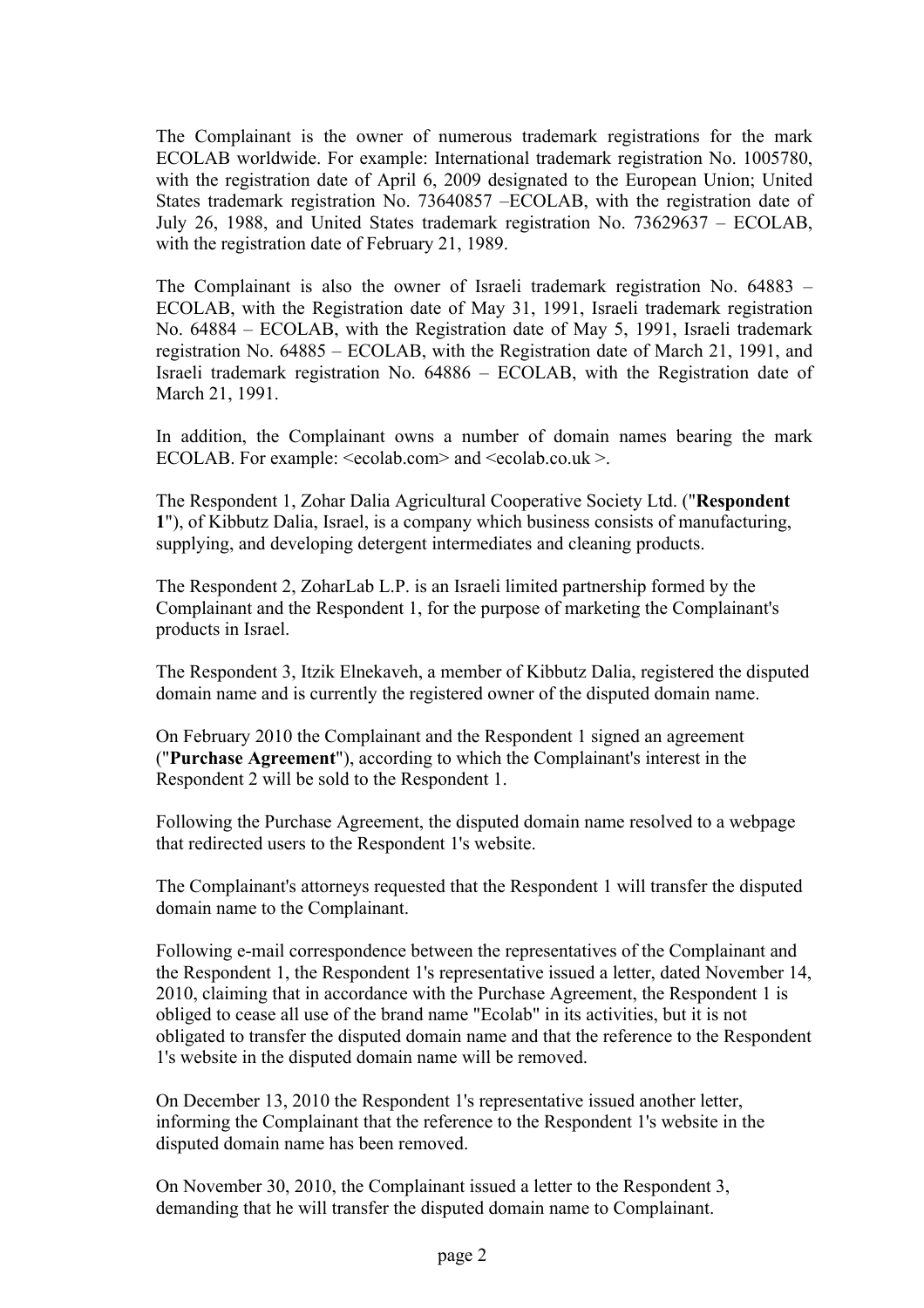On December 12, 2010 the Respondent 3 replied, claiming that he is no longer the owner of the disputed domain name, and the rights in the disputed domain name have been transferred to the Respondent 2 on April 1, 2008.

Currently, the disputed domain name <ecolab.co.il> resolves to an error page, which displays the following announcement: "Internet Explorer cannot display the webpage".

### **5. Parties' Contentions**

### **A. Complainant**

The Complainant argues that the disputed domain name infringes its trademark rights.

The Complainant further argues that each of the Respondents is manipulatively claiming that it is not the one who is responsible for the disputed domain name.

The Complainant further argues that the Respondents, by retaining the ownership of the Domain Name, acted and continue to act in bad faith, including among other things by (1) unlawfully exploiting the goodwill associated with the Complainant's trademark by using the domain name for their own commercial gain, (2) denying the Complainant the use of the domain name to which it is entitled for its commercial purposes, (3) retaining ownership in the domain name, to cause damage to the Complainant or to unlawfully extort funds from the Complainant for the transfer of the domain name, (4) seeking to interfere with the Complainant's business, and (5) until recently, redirecting the disputed domain name to the Respondent 1's website and thus misleading the public.

The Complainant further argues that the Respondents' actions constitute a violation of different laws.

For all of the above reasons, the Complainant requests the transfer of the disputed domain name.

### **B. Respondents**

The Respondents did not reply to the Complaint.

### **6. Discussion and Findings**

The IL-DRP is an alternative dispute resolution procedure intended to provide expedited resolution to disputes regarding the allocation of domain names under the .IL ccTLD in accordance with the Rules. The Respondent submitted to this process and Rules when he applied for and registered the disputed domain name. The InterSpace domain name registration agreement provides that the applicant for the domain name accepts the ISOC-IL registration rules (see section B(1) on http://www.internic.co.il/domain\_agreement.htm, which also provides a link to the ISOC-IL registration rules). The ISOC-IL registration rules provide that "the [domain name] holder agrees to the jurisdiction of the IL-DRP." (See section 24.4). The Respondent, therefore, by applying for and registering the disputed domain name agreed to the IL-DRP and the Rules.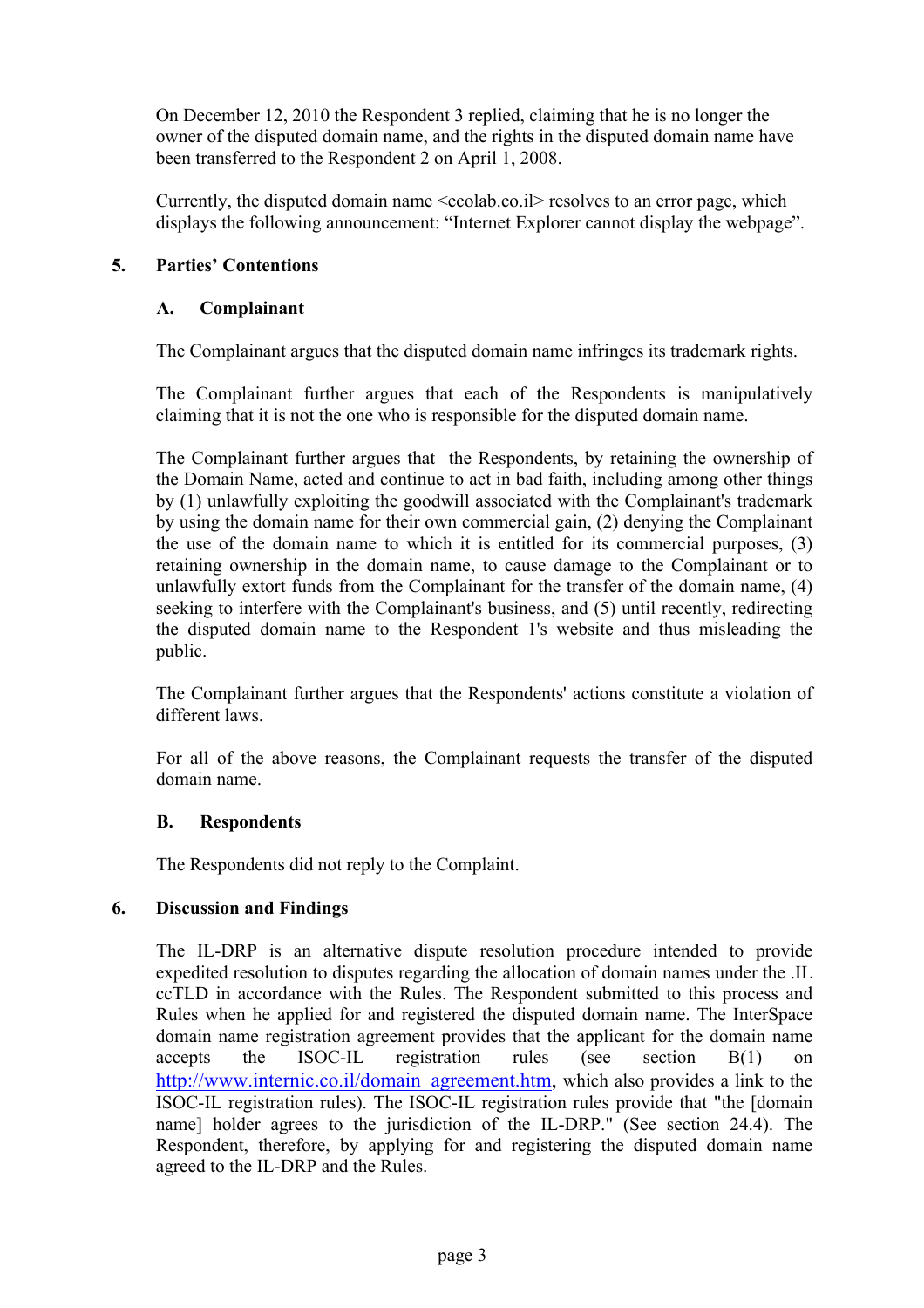It is also noted that the Rules now adopted by ISOC-IL follow closely those of the Uniform Dispute Resolution Policy (UDRP) and therefore the WIPO Arbitration and Mediation Center case law (and others interpreting the UDRP) can be used as examples of how previous panels have adopted and interpreted provisions similar to the Rules and UDRP.

The Rules provide that disputes regarding the allocation of a domain name by a Holder may be brought by a Complainant on the following grounds:

- 3.1. the disputed domain name is the same or confusingly similar to a trademark, trade name, registered company name or legal entity registration ("**Name**") of the Complainant; and
- 3.2. the Complainant has rights in the Name; and
- 3.3. the holder has no rights in the Name; and
- 3.4. the application for allocation of the disputed domain name was made or the disputed domain name was used in bad faith.

#### **A. Same or Confusingly Similar**

It is up to the Complainant to show that the disputed domain name is the same or confusingly similar to a trademark, trade name, registered company name or legal entity registration of the complainant.

The disputed domain name comprises of the word Ecolab and the suffix .co.il. The suffix .co.il is ignored for the purpose of determination the similarity between the disputed domain name and the word Ecolab since it is a common suffix showing that the domain name is part of the .il domain and associated with commercial activities (.co suffix). The relevant part of the disputed domain name is the word Ecolab.

The Complainant is the owner of numerous trademark registrations for the mark ECOLAB worldwide. For example: International trademark registration No. 1005780, with the registration date of April 6, 2009 designated to the European Union; United States trademark registration No. 73640857 –ECOLAB, with the registration date of July 26, 1988, and United States trademark registration No. 73629637 – ECOLAB, with the registration date of February 21, 1989.

The Complainant is also the owner of Israeli trademark registration No. 64883 – ECOLAB, with the Registration date of May 31, 1991, Israeli trademark registration No. 64884 – ECOLAB, with the Registration date of May 5, 1991, Israeli trademark registration No. 64885 – ECOLAB, with the Registration date of March 21, 1991, Israeli trademark registration No. 64886 – ECOLAB, with the Registration date of March 21, 1991.

It is therefore the finding of the Panel that the disputed domain name is identical to a trademark owned by the Complainant.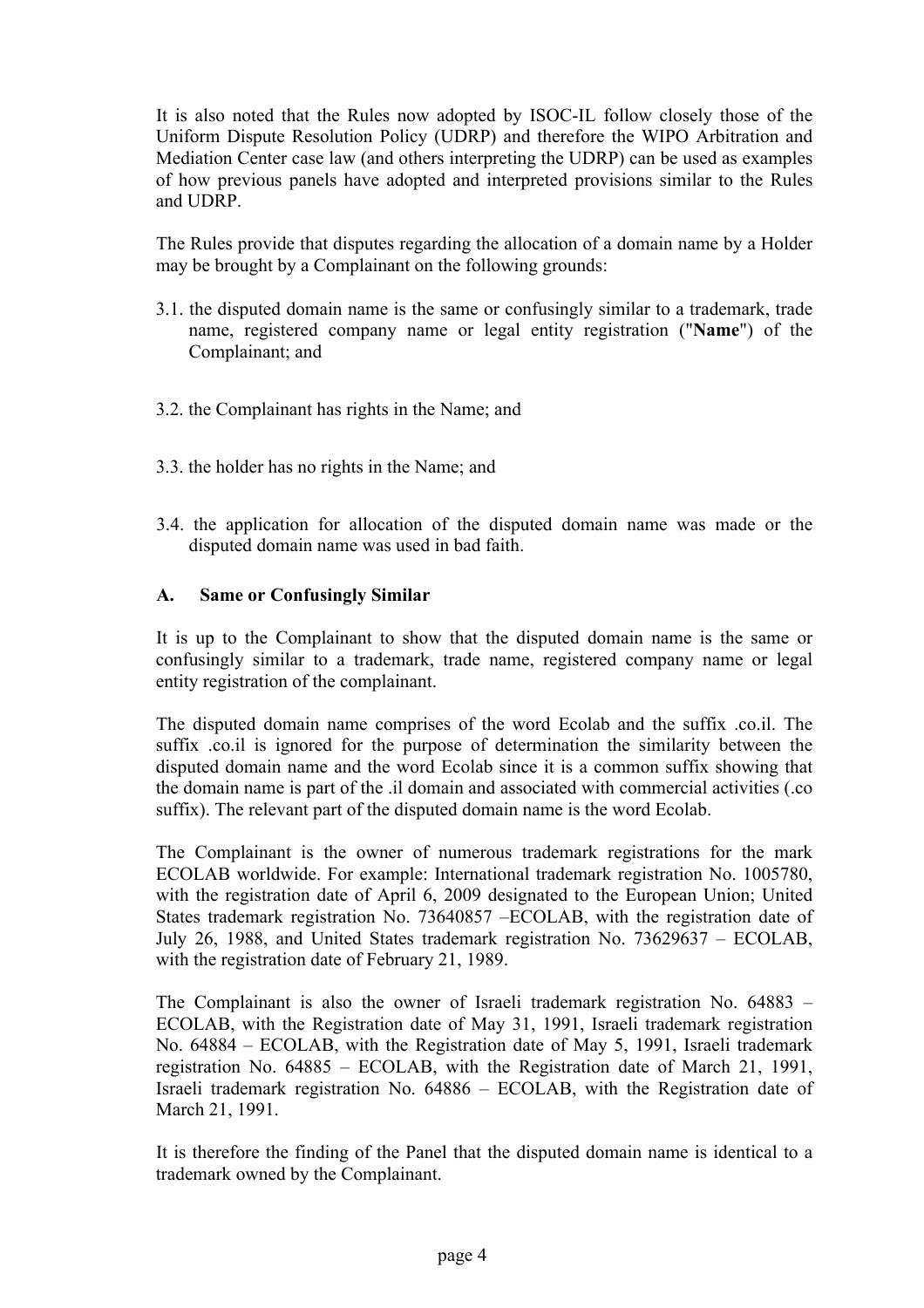### **B. Rights in the Name**

Next, it is up to the Complainant to show that the Complainant has rights in the ECOLAB trademark; and that the Respondent has no rights in the ECOLAB trademark.

As noted above the Complainant showed sufficient evidence showing it has rights in the ECOLAB trademark.

It is also up to the Complainant to show that the Respondent has no rights in the Name.

Complainant has provided that it has not approved for the Respondent to use its trademark or name pursuant to the signing of the Purchase Agreement.

While the Complainant bears the "general burden of proof" under Rule 3.3, this burden shifts to the Respondent once Complainant makes a prima facie showing that the Respondent lacks rights or legitimate interests. (See: Neusiedler Aktiengesellschaft v. Kulkarni, WIPO Case No. D2000-1769; see also Dow Jones & Company and Dow Jones LP v. The Hephzibah Intro-Net Project Limited, WIPO Case No. D2000-0704.)

In this case the Panel finds that the Complainant has made a prima facie showing that the Respondents do not have rights or legitimate interests in the disputed domain name within the meaning of Rule 3.3. This finding is based on the following, non-disputed facts brought forward by the Complainant:

- a. The Complainant did not attach the Purchase Agreement, dated February 17, 2010. However, as evidenced by the letter sent by the Respondent 1's attorneys, dated November 14, 2010, section 5.3 of the Purchase Agreement, determines that the Respondent 1 shall within seven months as from the Closing of the Purchase Agreement cease all use of the name "Ecolab" and Ecolab brand names in its activities. Complainant has provided that it has not approved for the Respondent to use its trademark or Name;
- b. The Complainant is the owner of multiple worldwide trademark registrations, including numerous Israeli trademark registrations. Some of those trademark registrations were registered well before the Respondent 3 registered the disputed domain name;
- c. Pursuant to the Purchase Agreement, the disputed domain name directed users to the Respondent 1's website. Such use was decided by WIPO Panels not to constitute a bona fide use (See: eDreams, Inc. v. Choi Polo, WIPO Case No. D2009-1509); and
- d. There is no indication that the Respondents are known under the disputed domain name.

It is therefore the finding of the Panel that the Complainant has rights in the ECOLAB trademark and that the Respondents have no rights in the ECOLAB trademark.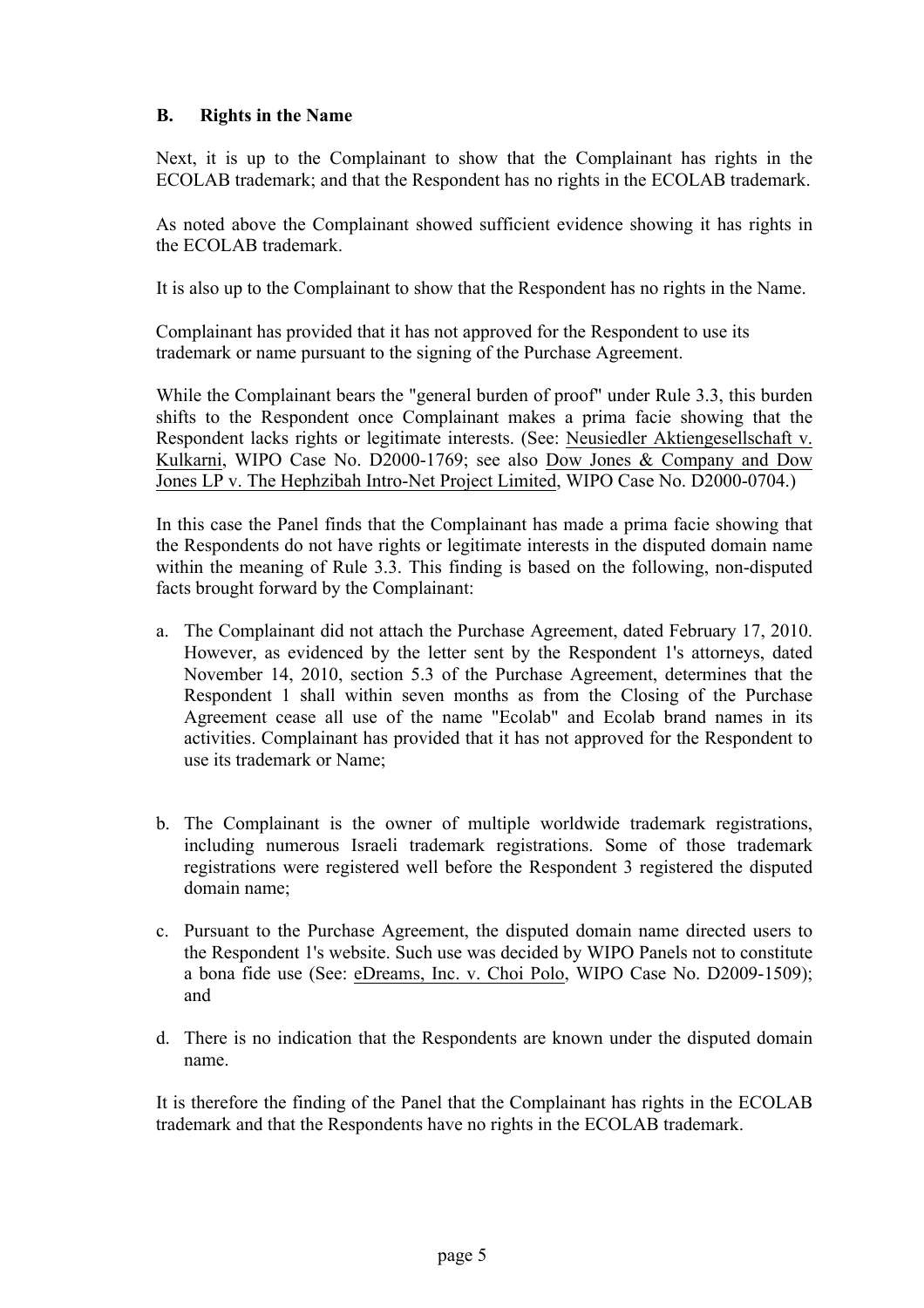## C. **Application and Use in Bad Faith**

Finally, it is up to the Complainant to show that the Respondent applied for allocation of the disputed domain name or the disputed domain name was used in bad faith.

WIPO panels, relying on Rule 4.1 of the UDRP Rules, ruled that the bad faith clause provides a non-exclusive list of circumstances which can be helpful in showing that the Respondent acted in bad faith when he or she applied for or used the disputed domain name:

"For the purposes of [Paragraph 3.4 above], the following circumstances, in particular but without limitation, if found to be present, shall be evidence of the allocation or use of a domain name in bad faith:

- a. the Holder continues to hold the domain name during or after termination of employment or work for hire contract where the domain name allegedly should have been allocated to the employing/contracting party; or
- b. the Holder has requested allocation of the domain name primarily for the purpose of disrupting the business of a competitor; or circumstances indicating that the Holder has requested allocation or holds the Domain Name primarily for the purpose of selling, renting, or otherwise transferring the Domain Name allocation to the complainant who is the owner of the trademark or service mark or to a competitor of that Complainant, for valuable consideration in excess of documented out-ofpocket costs directly related to the domain name; or
- c. the Holder has requested allocation of the domain name in order to prevent the owner of the trademark or service mark from reflecting the mark in a corresponding domain name, provided that there is evidence of having engaged in a pattern of such conduct; or
- d. by using the domain name, the Holder has intentionally attempted to attract, for commercial gain, Internet users to its web site or other on-line location, by creating a likelihood of confusion with the Complainant's Name as to the source, sponsorship, affiliation, or endorsement of its web site or location or of a product or service on its web site or location".

It is suggestive of the Respondent's bad faith when the trademark of the Complainant was registered before the allocation of the disputed domain name (See: Sanofi-Aventis v. Abigail Wallace, WIPO Case No. D2009-0735). The Complainant's ECOLAB trademark is registered since 1988. The Respondent 3 registered the disputed domain long after the Complainant registered its ECOLAB trademark.